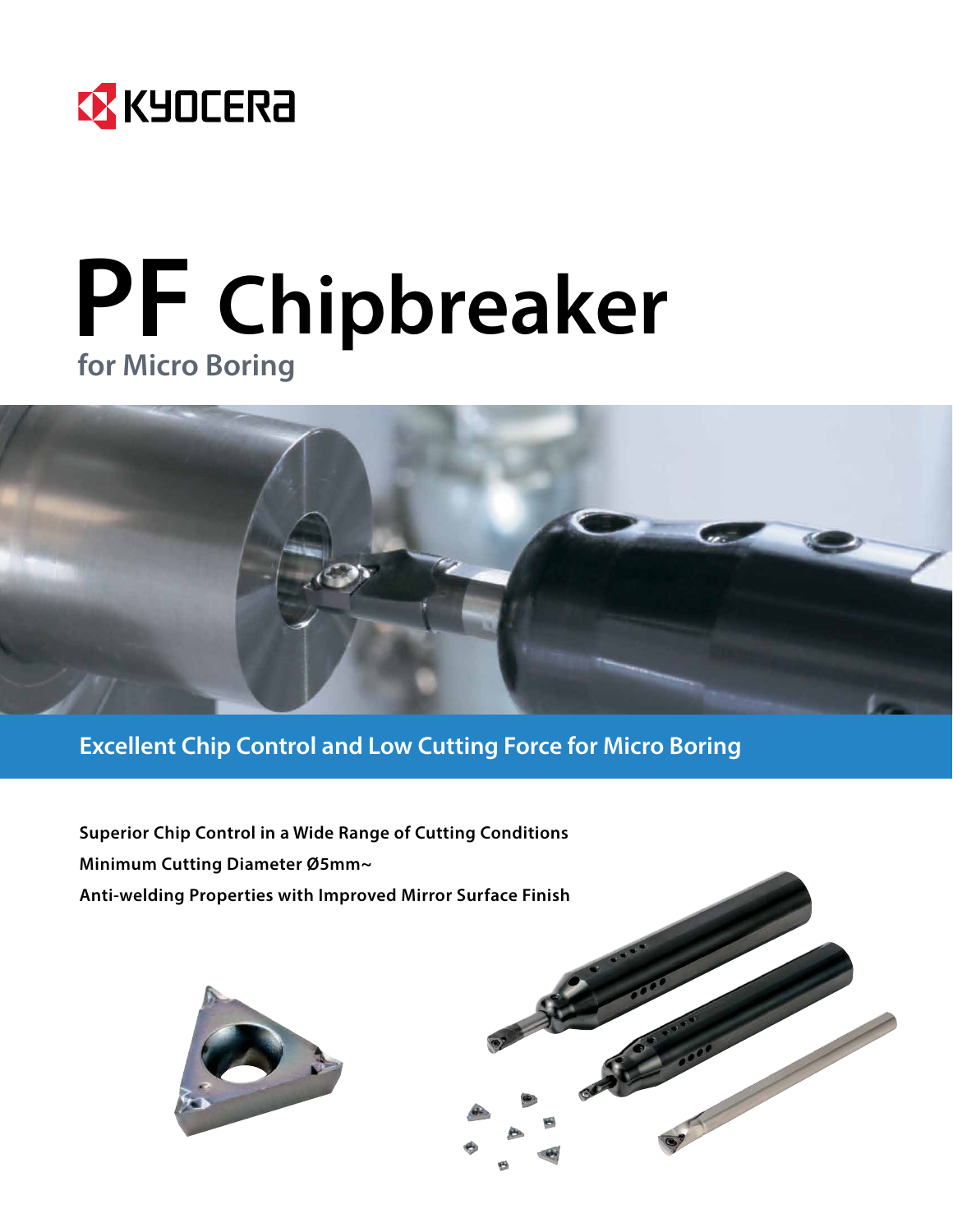# **PF Chipbreaker**

Applicable Chipbreaker Range

**Excellent Chip Control and Low Cutting Force for Micro Boring**



*<u>Excellent Chip Control</u>* 

#### **Superior chip control for micro boring (Minimum cutting diameter Ø5mm~)**



Chip Control Comparison (Internal Evaluation)

#### *2* **Improved Cutting Edge with a Low Cutting Force Design**

Workpiece : 304

Excellent Chip Control in a Wide Range of Cutting Conditions



Large Rake Angle and Low Cutting Forces Sharpened Cutting Edge Reduces Cutting Forces

Optimized Edge Design **Cutting Force Comparison** (Internal Evaluation)





Cutting Conditions :  $Vc = 260$  sfm, D.O.C. = 0.016", Wet Workpiece : 304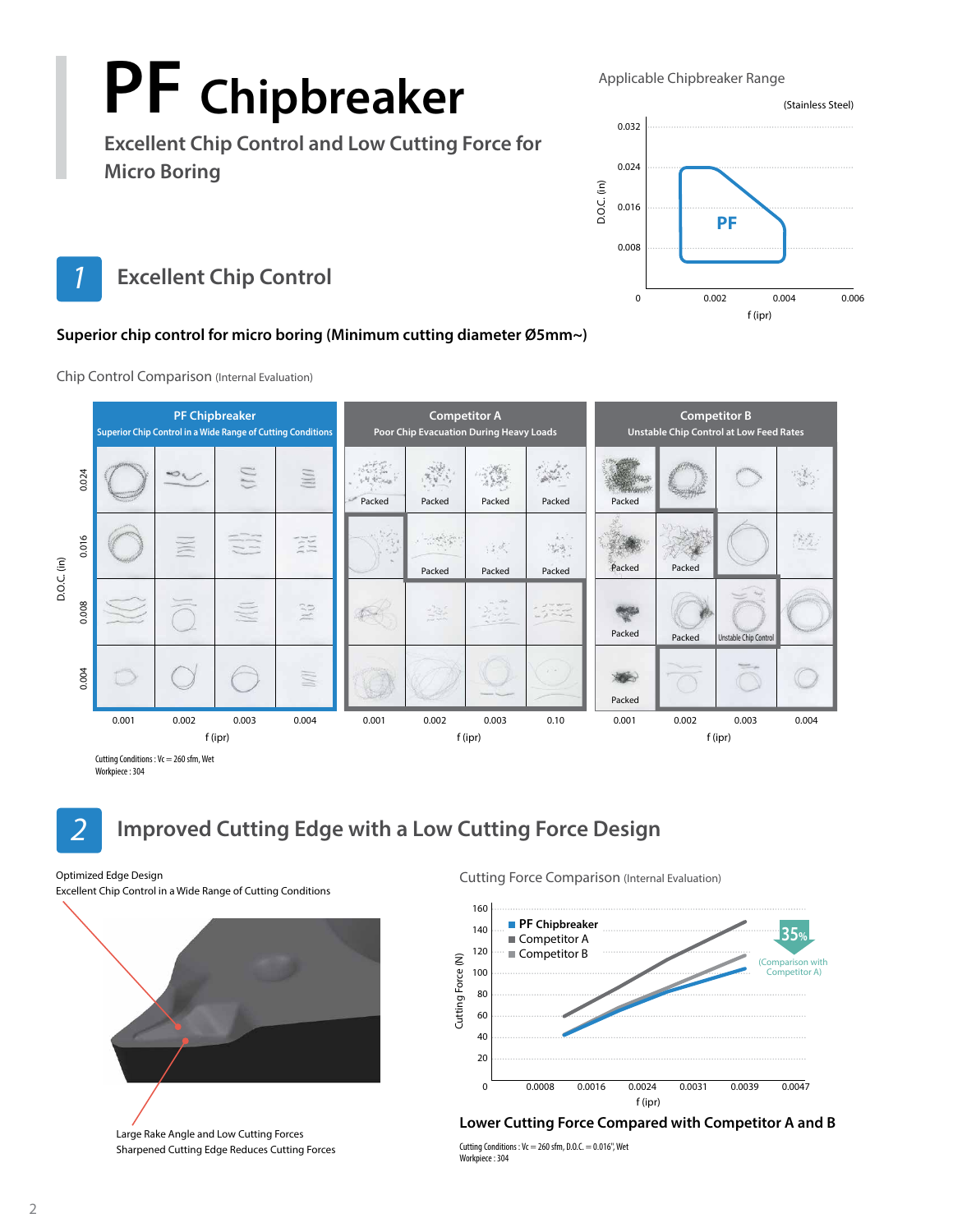### *3* **High Precision with Periphery Grinding and Sharp Edge Specification**



*4* **Anti-welding Properties with Improved Mirror Surface Finish**

#### **Application Maps**





**PR1725 : 1st Recommendation for Steel**



**PR1725 : For general purpose high-speed machining PR1535 : 1st Recommendation for stainless steel machining with long tool life and high-quality surface finish**

### **High Precision Machining when Combining with EZ Bar PLUS**